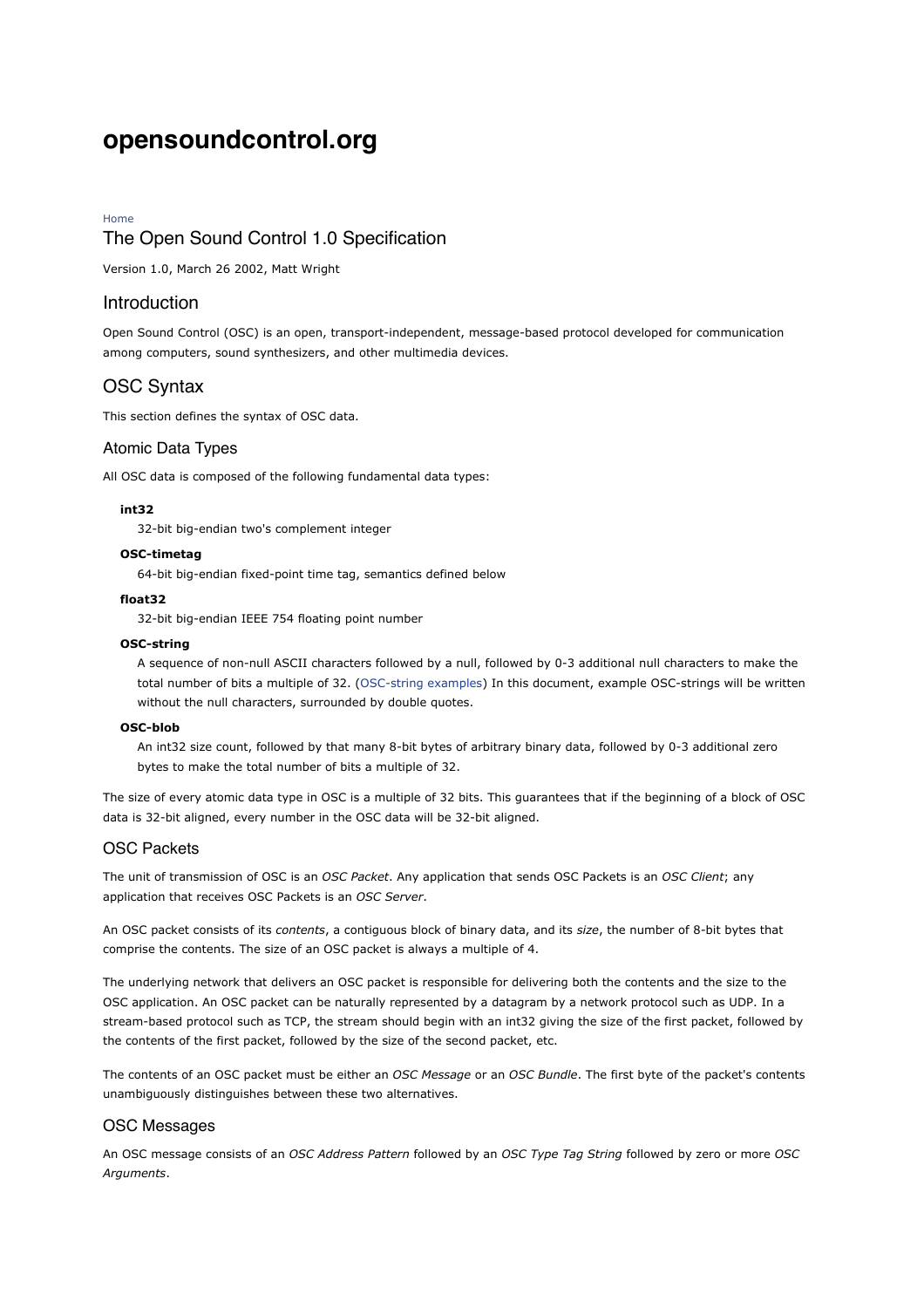Note: some older implementations of OSC may omit the OSC Type Tag string. Until all such implementations are updated, OSC implementations should be robust in the case of a missing OSC Type Tag String.

# OSC Address Patterns

An OSC Address Pattern is an OSC-string beginning with the character '/' (forward slash).

# OSC Type Tag String

An OSC Type Tag String is an OSC-string beginning with the character ',' (comma) followed by a sequence of characters corresponding exactly to the sequence of OSC Arguments in the given message. Each character after the comma is called an *OSC Type Tag* and represents the type of the corresponding OSC Argument. (The requirement for OSC Type Tag Strings to start with a comma makes it easier for the recipient of an OSC Message to determine whether that OSC Message is lacking an OSC Type Tag String.)

This table lists the correspondance between each OSC Type Tag and the type of its corresponding OSC Argument:

| OSC Type Tag | Type of corresponding argument |  |
|--------------|--------------------------------|--|
|              | int32                          |  |
|              | float32                        |  |
| s            | OSC-string                     |  |
| b            | OSC-blob                       |  |

The meaning of each OSC Type Tag

Some OSC applications communicate among instances of themselves with additional, nonstandard argument types beyond those specified above. OSC applications are not required to recognize these types; an OSC application should discard any message whose OSC Type Tag String contains any unrecognized OSC Type Tags. An application that does use any additional argument types must encode them with the OSC Type Tags in this table:

| <b>OSC Type</b><br>Tag | Type of corresponding argument                                                                                           |
|------------------------|--------------------------------------------------------------------------------------------------------------------------|
| h.                     | 64 bit big-endian two's complement integer                                                                               |
| t                      | OSC-timetag                                                                                                              |
| d                      | 64 bit ("double") IEEE 754 floating point number                                                                         |
| S                      | "Alternate type represented as an OSC-string (for example, for systems that differentiate "symbols"<br>from "strings")   |
| c                      | an ascii character, sent as 32 bits                                                                                      |
| r                      | 32 bit RGBA color                                                                                                        |
| m                      | 4 byte MIDI message. Bytes from MSB to LSB are: port id, status byte, data1, data2                                       |
| т                      | True. No bytes are allocated in the argument data.                                                                       |
| F                      | False. No bytes are allocated in the argument data.                                                                      |
| N                      | Nil. No bytes are allocated in the argument data.                                                                        |
| I                      | Infinitum. No bytes are allocated in the argument data.                                                                  |
|                        | Indicates the beginning of an array. The tags following are for data in the Array until a close brace tag<br>is reached. |
|                        | Indicates the end of an array.                                                                                           |

OSC Type Tags that must be used for certain nonstandard argument types

OSC Type Tag String examples.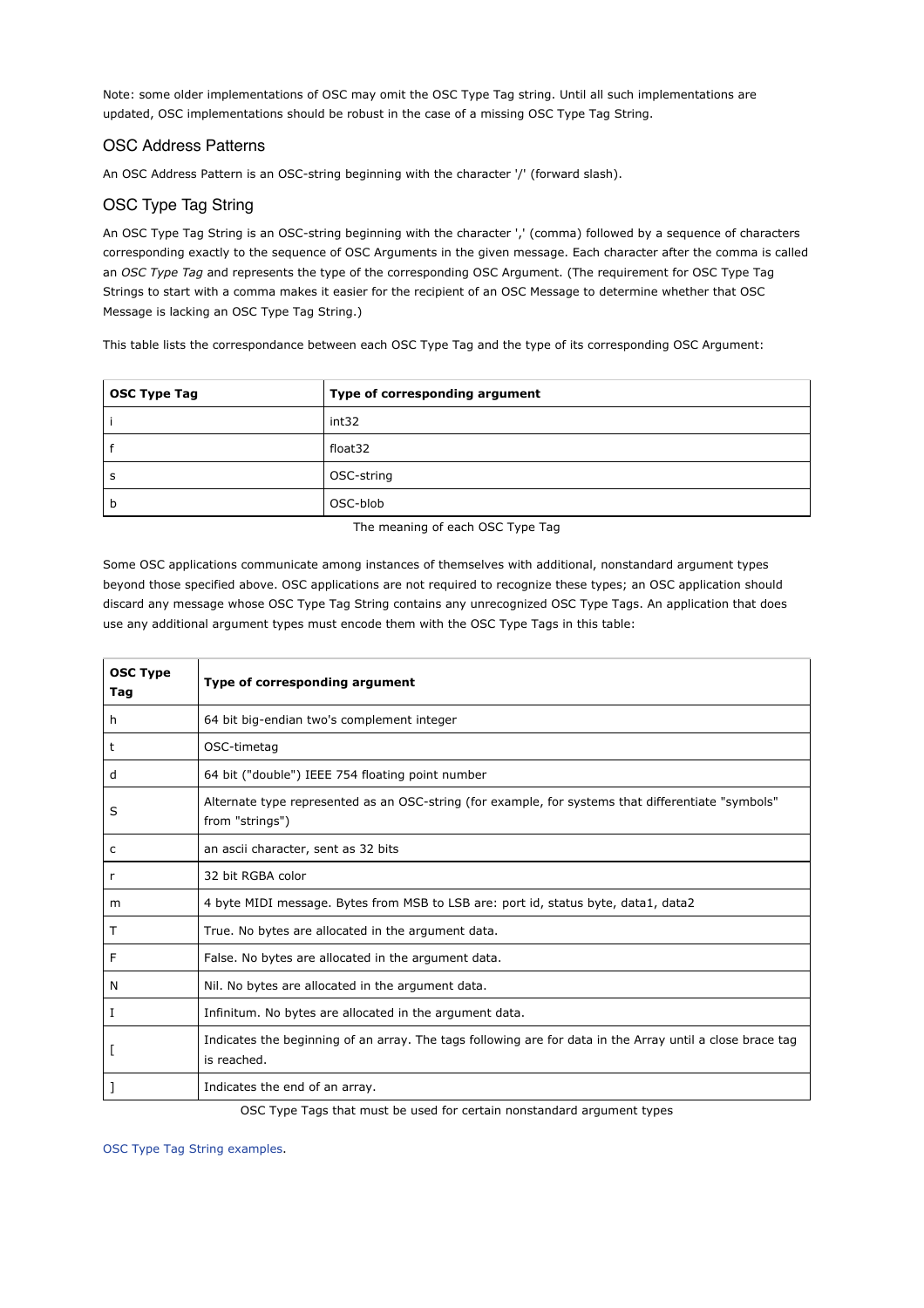## OSC Arguments

A sequence of OSC Arguments is represented by a contiguous sequence of the binary representations of each argument.

## OSC Bundles

An OSC Bundle consists of the OSC-string "#bundle" followed by an *OSC Time Tag*, followed by zero or more *OSC Bundle Elements*. The OSC-timetag is a 64-bit fixed point time tag whose semantics are described below.

An OSC Bundle Element consists of its *size* and its *contents*. The size is an int32 representing the number of 8-bit bytes in the contents, and will always be a multiple of 4. The contents are either an OSC Message or an OSC Bundle.

Note this recursive definition: bundle may contain bundles.

This table shows the parts of a two-or-more-element OSC Bundle and the size (in 8-bit bytes) of each part.

| Data                                | <b>Size</b>                                                  | <b>Purpose</b>                                |  |
|-------------------------------------|--------------------------------------------------------------|-----------------------------------------------|--|
| OSC-string "#bundle"                | 8 bytes                                                      | How to know that this data is a<br>bundle     |  |
| OSC-timetag                         | 8 bytes                                                      | Time tag that applies to the entire<br>bundle |  |
| Size of first bundle element        | $int32 = 4 bytes$                                            | First bundle element                          |  |
| First bundle element's<br>contents  | As many bytes as given by "size of first bundle<br>element"  |                                               |  |
| Size of second bundle<br>element    | $int32 = 4$ bytes                                            | Second bundle element                         |  |
| Second bundle element's<br>contents | As many bytes as given by "size of second bundle<br>element" |                                               |  |
| etc.                                |                                                              | Addtional bundle elements                     |  |

Parts of an OSC Bundle

# OSC Semantics

This section defines the semantics of OSC data.

## OSC Address Spaces and OSC Addresses

Every OSC server has a set of *OSC Methods*. OSC Methods are the potential destinations of OSC messages received by the OSC server and correspond to each of the points of control that the application makes available. "Invoking" an OSC method is analogous to a procedure call; it means supplying the method with arguments and causing the method's effect to take place.

An OSC Server's OSC Methods are arranged in a tree strcuture called an *OSC Address Space*. The leaves of this tree are the OSC Methods and the branch nodes are called *OSC Containers*. An OSC Server's OSC Address Space can be dynamic; that is, its contents and shape can change over time.

Each OSC Method and each OSC Container other than the root of the tree has a symbolic name, an ASCII string consiting of printable characters other than the following: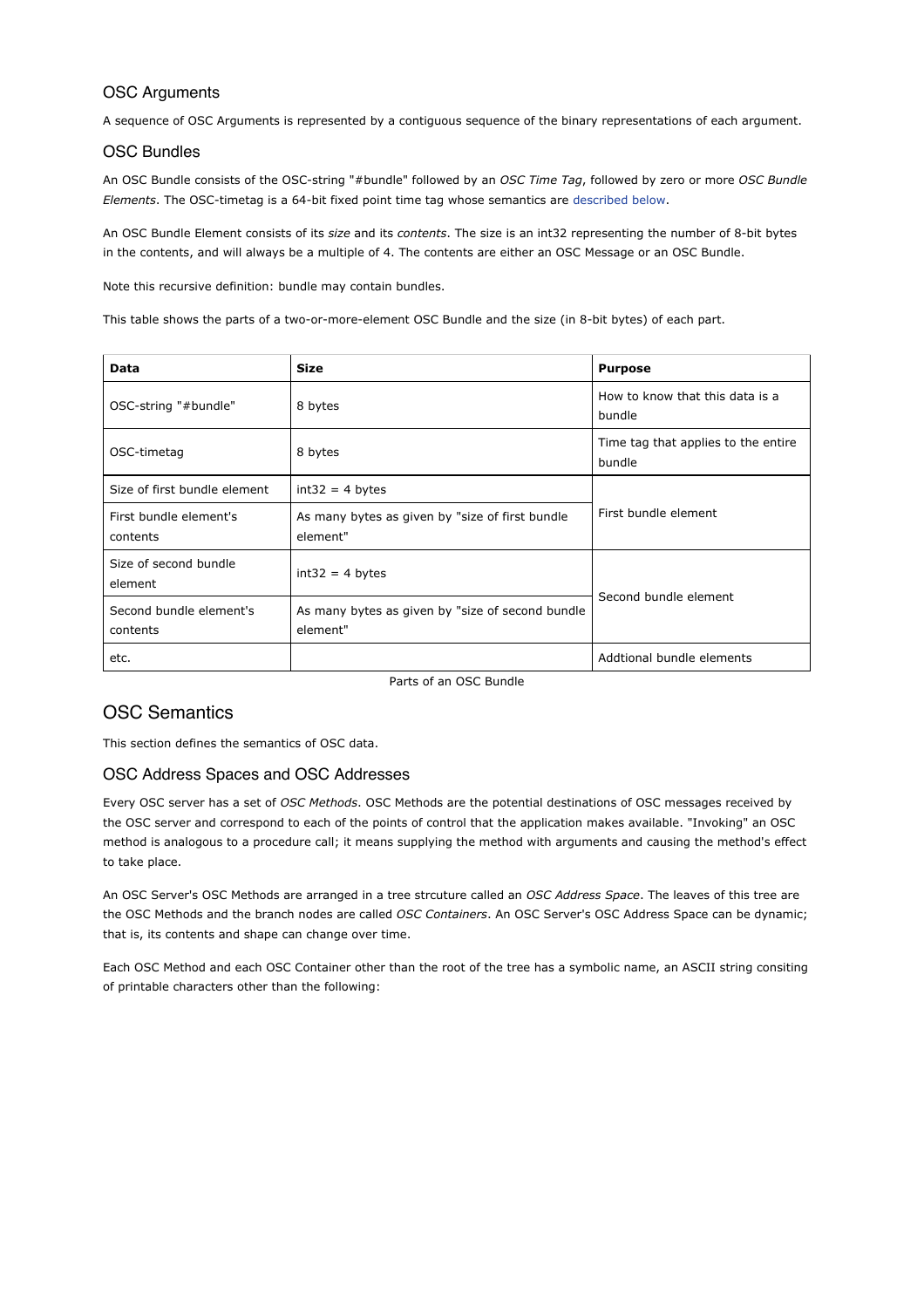| character                 | name              | <b>ASCII code (decimal)</b> |
|---------------------------|-------------------|-----------------------------|
| $\mathbf{I}=\mathbf{I}$ . | space             | 32                          |
| #                         | number sign       | 35                          |
| $\ast$                    | asterisk          | 42                          |
| $\mathbf{r}$              | comma             | 44                          |
|                           | forward slash     | 47                          |
| ?                         | question mark     | 63                          |
|                           | open bracket      | 91                          |
|                           | close bracket     | 93                          |
|                           | open curly brace  | 123                         |
|                           | close curly brace | 125                         |

Printable ASCII characters not allowed in names of OSC Methods or OSC Containers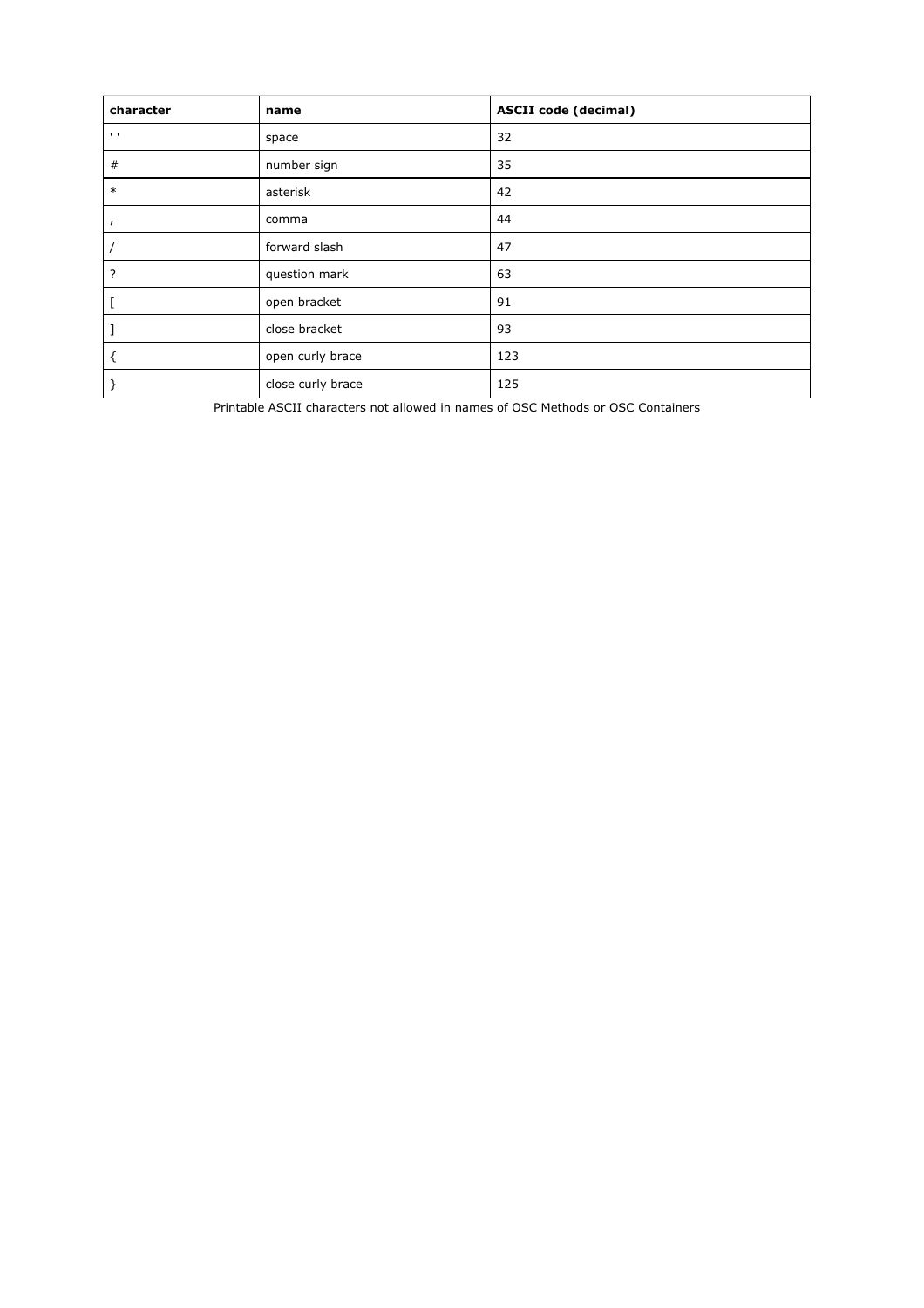The *OSC Address* of an OSC Method is a symbolic name giving the full path to the OSC Method in the OSC Address Space, starting from the root of the tree. An OSC Method's OSC Address begins with the character '/' (forward slash), followed by the names of all the containers, in order, along the path from the root of the tree to the OSC Method, separated by forward slash characters, followed by the name of the OSC Method. The syntax of OSC Addresses was chosen to match the syntax of URLs. (OSC Address Examples)

#### OSC Message Dispatching and Pattern Matching

When an OSC server receives an OSC Message, it must invoke the appropriate OSC Methods in its OSC Address Space based on the OSC Message's OSC Address Pattern. This process is called *dispatching* the OSC Message to the OSC Methods that *match* its OSC Address Pattern. All the matching OSC Methods are invoked with the same argument data, namely, the OSC Arguments in the OSC Message.

The *parts* of an OSC Address or an OSC Address Pattern are the substrings between adjacent pairs of forward slash characters and the substring after the last forward slash character. (examples)

A received OSC Message must be disptched to every OSC method in the current OSC Address Space whose OSC Address matches the OSC Message's OSC Address Pattern. An OSC Address Pattern matches an OSC Address if

- 1. The OSC Address and the OSC Address Pattern contain the same number of parts; and
- 2. Each part of the OSC Address Pattern matches the corresponding part of the OSC Address.

A part of an OSC Address Pattern matches a part of an OSC Address if every consecutive character in the OSC Address Pattern matches the next consecutive substring of the OSC Address and every character in the OSC Address is matched by something in the OSC Address Pattern. These are the matching rules for characters in the OSC Address Pattern:

- 1. '?' in the OSC Address Pattern matches any single character
- 2. '\*' in the OSC Address Pattern matches any sequence of zero or more characters
- 3. A string of characters in square brackets (e.g., "[string]") in the OSC Address Pattern matches any character in the string. Inside square brackets, the minus sign (-) and exclamation point (!) have special meanings:

two characters separated by a minus sign indicate the range of characters between the given two in ASCII collating sequence. (A minus sign at the end of the string has no special meaning.)

An exclamation point at the beginning of a bracketed string negates the sense of the list, meaning that the list matches any character not in the list. (An exclamation point anywhere besides the first character after the open bracket has no special meaning.)

- A comma-separated list of strings enclosed in curly braces (e.g., "{foo,bar}") in the OSC Address Pattern matches 4. any of the strings in the list.
- 5. Any other character in an OSC Address Pattern can match only the same character.

## Temporal Semantics and OSC Time Tags

An OSC server must have access to a representation of the correct current absolute time. OSC does not provide any mechanism for clock synchronization.

When a received OSC Packet contains only a single OSC Message, the OSC Server should invoke the correponding OSC Methods immediately, i.e., as soon as possible after receipt of the packet. Otherwise a received OSC Packet contains an OSC Bundle, in which case the OSC Bundle's OSC Time Tag determines when the OSC Bundle's OSC Messages' corresponding OSC Methods should be invoked. If the time represented by the OSC Time Tag is before or equal to the current time, the OSC Server should invoke the methods immediately (unless the user has configured the OSC Server to discard messages that arrive too late). Otherwise the OSC Time Tag represents a time in the future, and the OSC server must store the OSC Bundle until the specified time and then invoke the appropriate OSC Methods.

Time tags are represented by a 64 bit fixed point number. The first 32 bits specify the number of seconds since midnight on January 1, 1900, and the last 32 bits specify fractional parts of a second to a precision of about 200 picoseconds. This is the representation used by Internet NTP timestamps.The time tag value consisting of 63 zero bits followed by a one in the least signifigant bit is a special case meaning "immediately."

OSC Messages in the same OSC Bundle are *atomic*; their corresponding OSC Methods should be invoked in immediate